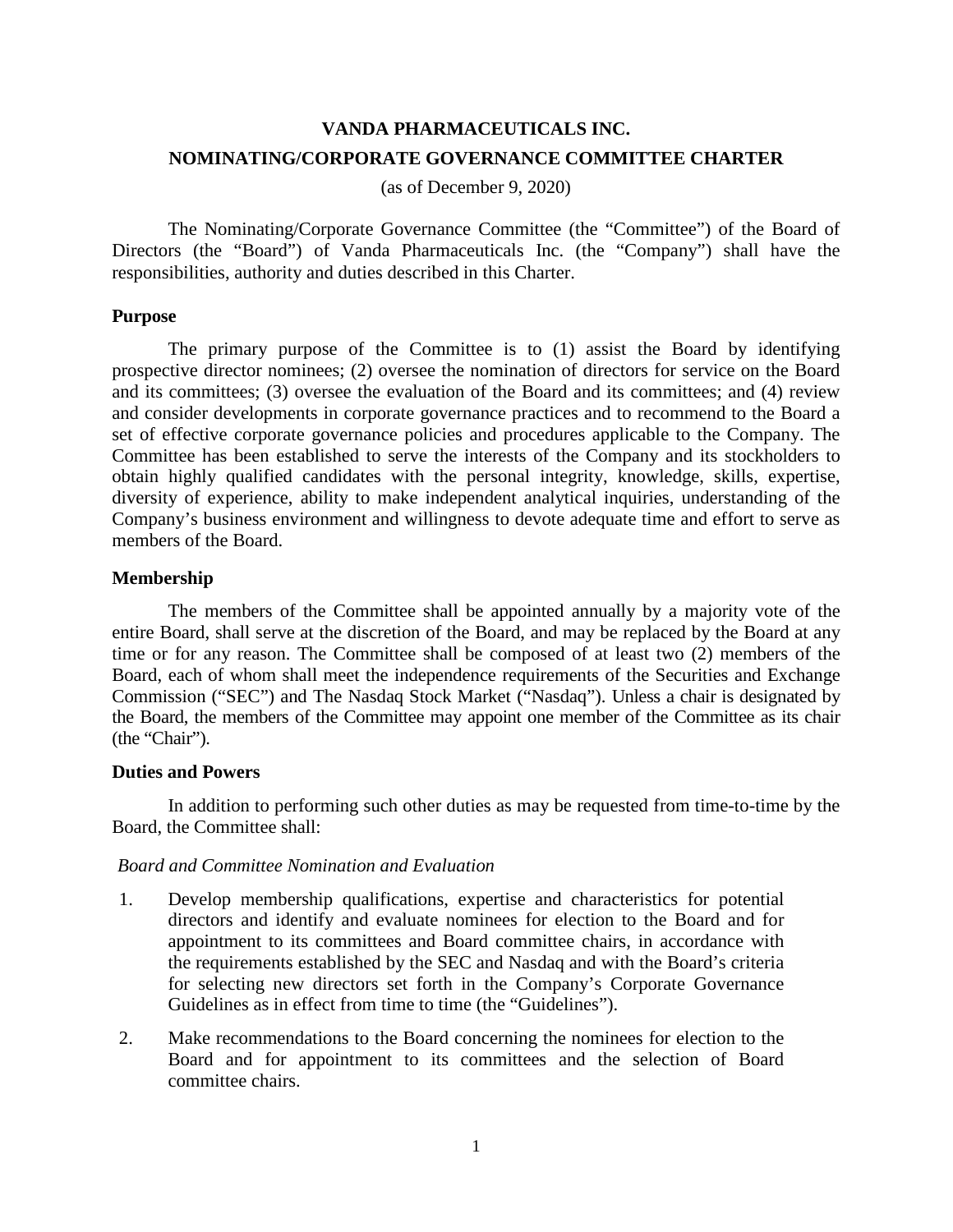- 3. Consider stockholder nominees for election to the Board pursuant to the Guidelines.
- 4. Conduct searches for potential Board members with the desired qualifications, expertise and characteristics and discuss such search process and the results thereof with the Board.
- 5. Monitor compliance with Board and Board committee membership criteria and develop and oversee a Board performance evaluation process and evaluate at least annually the performance and effectiveness of the Board, including by conducting surveys of director observations, suggestions and preferences, and discussing the results of such process with the Board.
- 6. Evaluate and, if deemed necessary, make recommendations on the removal of any Board member in accordance with the Code of Business Conduct and Ethics or the Guidelines, for cause or for other appropriate reason.
- 7. Review and make recommendations to the Board on the appropriateness of continued director service by any director who submits a letter of resignation to the Board in accordance with the Guidelines.
- 8. Evaluate the current size, composition and organization of the Board and its committees, determine future requirements and make recommendations to the Board for approval.
- 9. Review at least annually the Committee's own performance against the responsibilities outlined in this Charter and as otherwise established by the Board.
- 10. Oversee and implement, as necessary, director continuing education programs, including compliance with any applicable director continuing education requirements.

## *Corporate Governance*

- 1. Regularly review issues and developments related to corporate governance and identify and bring to the attention of the Board current and emerging corporate governance issues and developments that may affect the business operations, performance or public image of the Company.
- 2. Evaluate at least annually the performance by management, the Board and each Board committee of their duties and responsibilities relating to corporate governance under the Company's Code of Business Conduct and Ethics, the Guidelines and the rules of Nasdaq and the SEC.
- 3. Evaluate at least annually the adequacy of the Company's corporate governance structure, policies and procedures in light of (i) applicable regulatory requirements, (ii) issues and developments relating to corporate governance and (iii) the performance of management, the Board and each Board committee relating to corporate governance.
- 4. Generally advise the Board on corporate governance matters.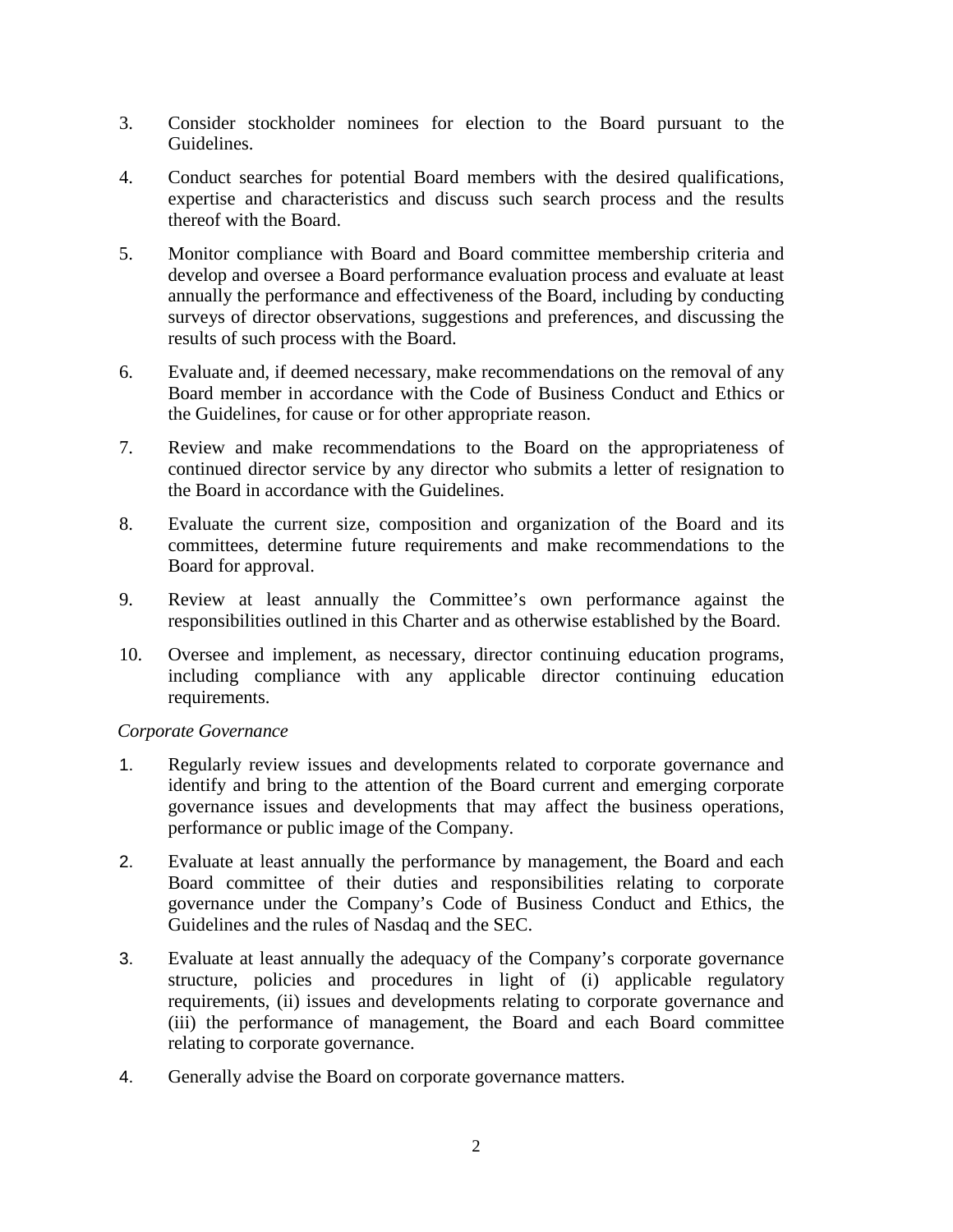- 5. Monitor and provide oversight with respect to the Company's ESG (Environmental, Social & Governance) initiatives and policies, which will include receiving periodic reports regarding the Company's progress on ESG efforts.
- 6. Review and assess the adequacy of the Company's Certificate of Incorporation, Bylaws, Regulation FD Corporate Communications Policy, Guidelines, Code of Ethics for Chief Executive Officer and Senior Financial Officers, Code of Ethics and Business Conduct, Social Media Policy, this Charter and the charters of any other committee of the Board periodically in order to ensure compliance with any principles of corporate governance developed by the Committee and recommending to the Board any necessary modifications to such documents.
- 7. Conduct a preliminary review of director independence and make recommendations to the Board relating to such matters.
- 8. Review the disclosures included in the Company's annual proxy statement regarding the Company's director nomination process and other corporate governance matters. The Committee will provide reports to the Board regarding the Committee's nominations for election to the Board and its committees and regarding such other matters as the Committee may deem appropriate.
- 9. Determine the manner in which stockholders may send communications to the Board (as a whole or individually), as well as the process by which stockholder communications will be relayed to the Board and what the Board's response, if any, should be.
- 10. Periodically review and discuss with the CEO and the Board the development and succession plans for senior management positions.
- 11. Consider questions of possible conflicts of interest of Board members and of executive officers presented to the Committee; review actual and potential conflicts of interest of Board members and executive officers presented to the Committee, other than related party transactions subject to review by the Audit Committee; and approve or prohibit involvement of such persons in matters that may involve a conflict of interest or the taking of a corporate opportunity.
- 12. Report the Committee's activities to the Board on a regular basis and make such recommendations with respect to such activities as the Committee or the Board may deem necessary or appropriate.

## **Resources and Authority**

The Committee shall have the resources and authority appropriate to discharge its responsibilities, as determined by the Committee, including the authority to retain special counsel, consultants, experts or other advisers to assist the Committee in carrying out its duties. The Committee shall have the sole authority to select, retain and terminate counsel, consultants, experts and other advisers. The Committee also has the exclusive authority to determine its advisers' compensation and the other terms of their retention. The Company shall ensure that the Committee has adequate funding for such arrangements and to allow the Committee to perform its duties under this Charter.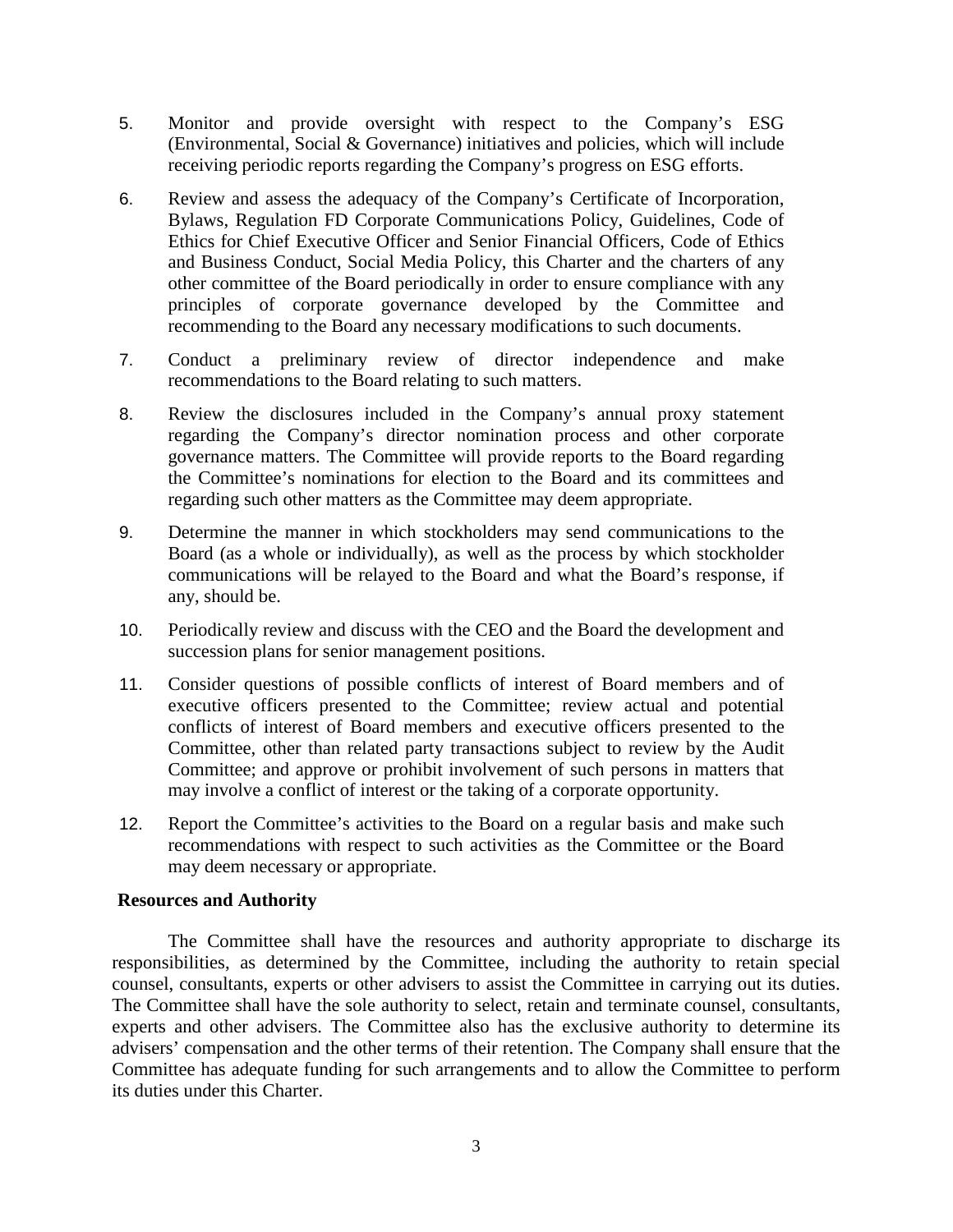The Committee's responsibilities are principally of an oversight nature. The Committee shall rely on the expertise and knowledge of management in carrying out its oversight responsibilities.

#### **Meetings**

The Committee shall hold meetings as deemed necessary or desirable by the Chair. In addition to such meetings of the Committee as may be required to perform the functions described under "Duties and Powers" above, the Committee shall meet at least once a year to discuss any matters that the Committee believes should be discussed or otherwise in response to the needs of the Board. The Chair, in consultation with the other members of the Committee, will schedule the Committee meetings and establish an agenda for each meeting. The Chair will designate a secretary for each meeting, who need not be a member of the Committee. The Committee will maintain written minutes of its meetings, which minutes will be filed with the minutes of meetings of the Board. In lieu of holding a meeting, the Committee may act by circulating a written consent to each member of the Committee. The written consent constitutes a valid action of the Committee if it has been executed by each Committee member. The written consent will be filed with the minutes of the Board meetings.

The Committee may request that any directors, officers or employees of the Company, or other persons whose advice and counsel are sought by the Committee, attend any Committee meeting to provide such pertinent information as the Committee requests. The Committee may, at its discretion, meet in executive session with or without the presence of management.

#### **Operating Procedures**

Formal actions to be taken by the Committee shall be by unanimous written consent or by the affirmative vote of a majority of the persons present (in person or by conference telephone) at a meeting at which a quorum is present. A quorum shall consist of at least a majority of the members of the Committee.

### **Reports**

The Chair will periodically report to the Board on the Committee's deliberations and actions. The minutes of Committee meetings and actions by the unanimous written consent of the Committee members will be made available to all Board members.

#### **Compensation**

Members of the Committee shall receive such compensation, if any, for their service as Committee members, as may be determined by the Board. Such compensation may include retainers or per meeting fees and shall be paid in such form of consideration as is determined by the Board in accordance with the applicable rules of Nasdaq and the SEC.

#### **Delegation of Authority**

The Committee may, to the extent permitted under applicable law, the Company's Certificate of Incorporation and Bylaws and the applicable rules of Nasdaq and the SEC, form and delegate authority to one or more subcommittees, comprised of one or more Committee members, which subcommittee(s) shall have the responsibilities and authority delegated to them,